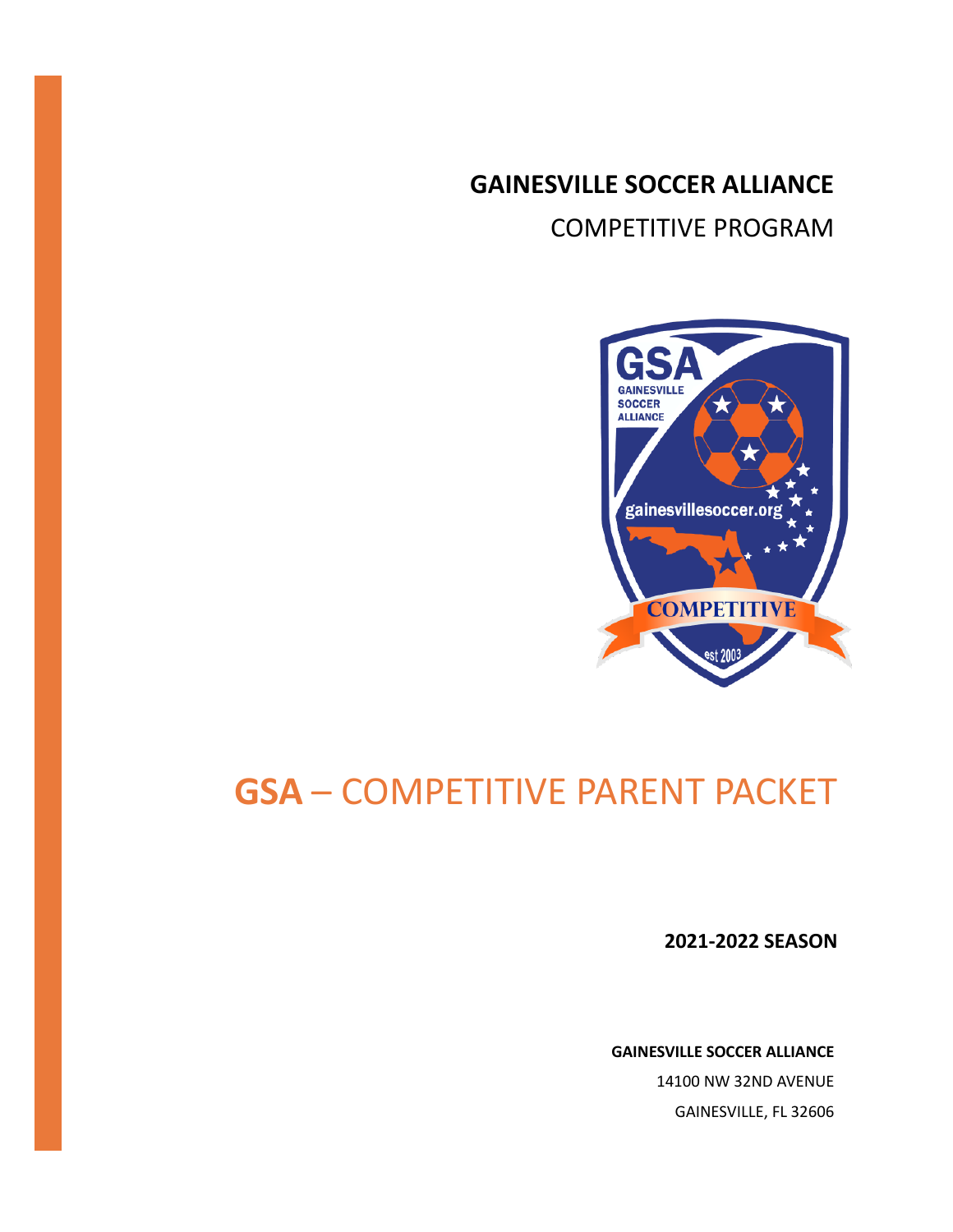## **Welcome to the Gainesville Soccer Alliance Competitive Program and thank you for your participation!**

Below is important information about the upcoming season. Please read carefully and fill out where necessary. Packets will be collected by team managers after your team's first practice.

 $\triangleright$  The GSA Competitive Program registration fee includes most expenses for the season, including all training sessions for the year, goalkeeper training, coaching salaries, administrative salaries, league fees, tournament fees, coaches travel, team equipment, facility fees, registration and administrative fees, insurance fees, field and equipment maintenance and all other Club expenses.

 $\triangleright$  The GSA Competitive Program registration fee does NOT include the required GSA PUMA Uniform Kit (package). Uniforms for this season will be purchased through WeGotSoccer. Details for ordering new uniforms will be provided early in the summer. Kits for this year will be identical to last season. Returning players with uniform pieces that still fit will not need to order anything new.

 $\triangleright$  The GSA Competitive Program registration fee does NOT include either FYSA or US Club state competition fees. Teams that choose to compete in these events will have to collect additional funds to cover the costs.

 $\triangleright$  The GSA Competitive Program registration fee does NOT include add-on Showcase Events for DPL (girls) or Showcase (boys) teams.

 $\triangleright$  GSA Competitive Team Managers will be contacting all players early in the summer to begin preparing for the season. Please make sure all contact is kept up to date on your player's GotSoccer player profile.

 $\triangleright$  New players will need to order the required GSA PUMA Uniform Kit (package). Players should NOT order their package before confirming their number for the season with their Team Manager.

 $\triangleright$  New players will need to email a copy of their birth certificate to their Team Manager.

 $\triangleright$  At some point in the beginning of the season, each team will have a meeting to discuss coach's expectations, coaching philosophy, team organization and review all necessary information.

 $\triangleright$  Parents will be required to read, sign and adhere to the Competitive Parent Agreement and GSA Code of Ethics.

 $\triangleright$  Players will be required to read, sign and adhere to the GSA Code of Ethics.

 $\triangleright$  Volunteers are the backbone of our club. As a non-profit organization, we rely on the help of all the volunteers to make the club successful both on the field and financially. Service from volunteers helps us to fund our programs, address safety issues and improve our complex to provide an enjoyable environment for all our members. Families are required to serve 12 hours/season per player. Families that neglect to serve their hours will be charged \$12 per hour not completed. Parents may buy out their service hours for \$144.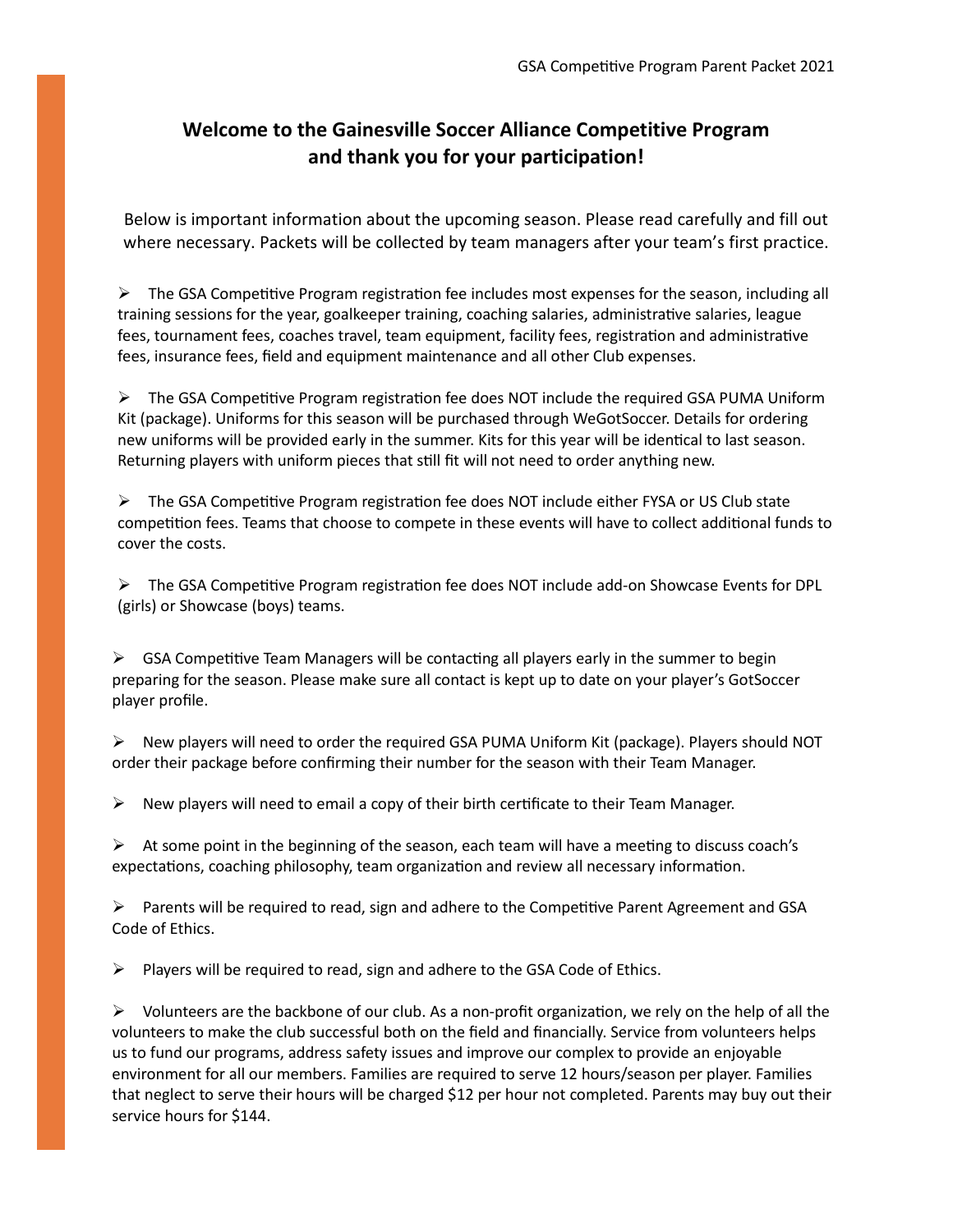## **GSA** – COMPETITIVE PARENT AGREEMENT

### ALL GSA Competitive Program parents need to read, sign and adhere to this agreement.

Parents will accept their child's position in the GSA Competitive Program by registering online using GSA's GotSoccer portal. Payment of program fees are to be paid in accordance with the deadlines set forth by the club.

Every season GSA Competitive Program parents (and their players) must complete and submit the following documents: Competitive Parent Agreement, Social Media Release, GSA Medical Release and GSA Code of Ethics.

Parents, players and spectators must abide by the GSA Code of Ethics at all times.

Parents are never to coach from the sidelines and must stay positive with all players including opposing team parents. Parents are not to talk, discuss, yell, harass or physically confront referees at any time. If you need to discuss an issue with the coach, please do so away from other parents and players, preferably at a designated time and place appropriate for such discussion. Face to face conversations or phone calls are recommended as email can lead to misinterpretation and misunderstandings.

Parents need to understand that players must be willing to play all positions and must follow the positional assignments/responsibilities given by the coach(s). Attendance at training sessions, as well as performance in games, may influence playing time and positional play.

Parents should make every effort make sure their child atends as many training sessions and games as possible. Coaches should be informed of any absences in advance.

Parents are responsible for having their child at the game field at least 45-minutes prior to game time with appropriate uniform kit, shin guards, cleats and water bottle. Players should bring ALL uniforms to EVERY game.

Parents are expected to volunteer 12 hours per Competitive Program player. Any hours not completed will be charged at \$12/hr at the end of the season. Parents who know they do not want to volunteer up front may opt out for \$144.

**I have read and understand all the GSA Competitive Program parents' responsibilities.** 

*Parent(s) Name(s):* \_\_\_\_\_\_\_\_\_\_\_\_\_\_\_\_\_\_\_\_\_\_\_\_\_\_\_\_\_\_\_ / \_\_\_\_\_\_\_\_\_\_\_\_\_\_\_\_\_\_\_\_\_\_\_\_\_\_\_\_\_\_\_\_

*Parent(s) Signature(s):* \_\_\_\_\_\_\_\_\_\_\_\_\_\_\_\_\_\_\_\_\_\_\_\_\_\_\_\_\_\_ / \_\_\_\_\_\_\_\_\_\_\_\_\_\_\_\_\_\_\_\_\_\_\_\_\_\_\_\_\_\_

*Date:* \_\_\_\_\_\_\_\_\_\_\_\_\_\_\_\_\_\_\_\_\_\_\_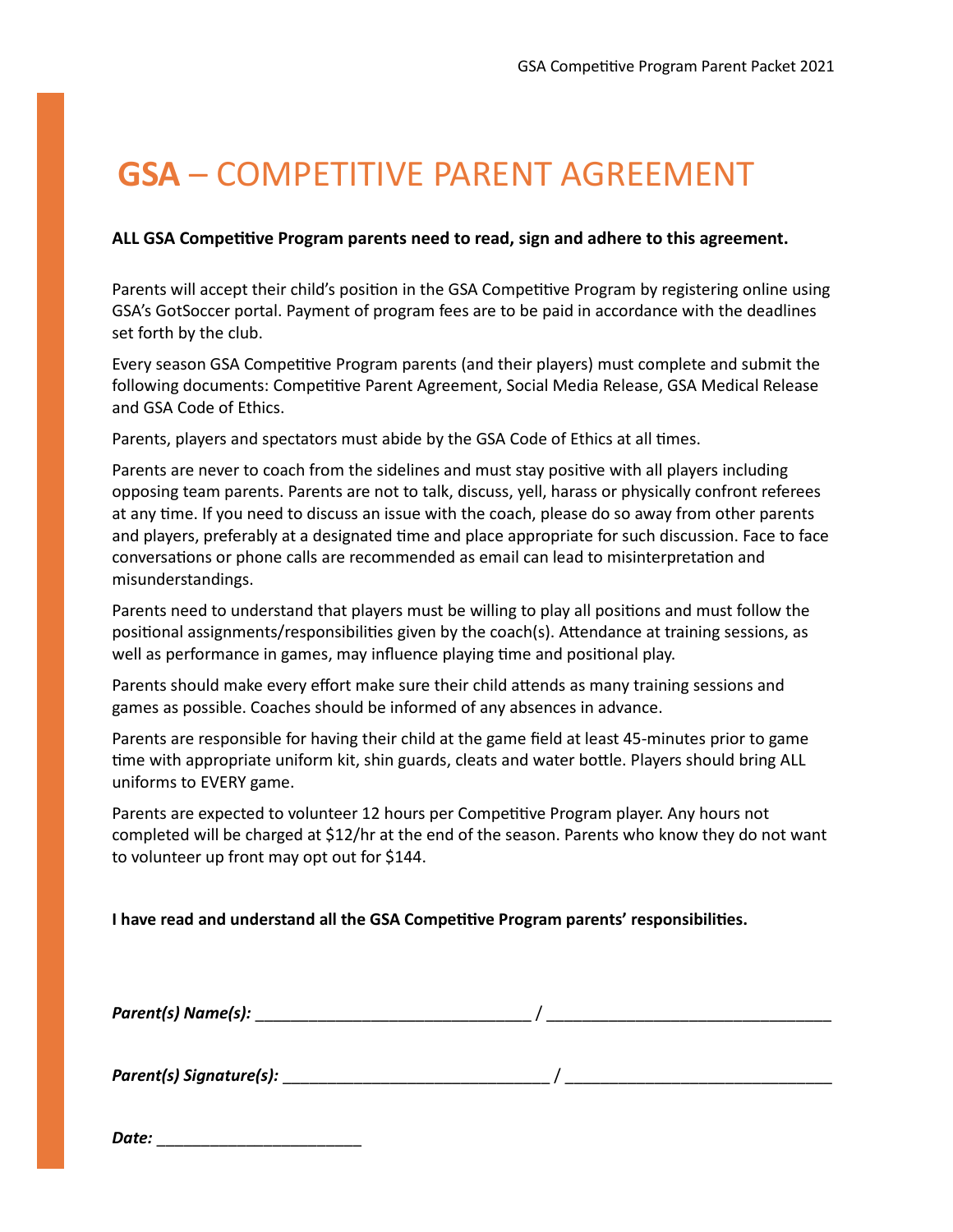## **GSA** – WEBSITE & SOCIAL MEDIA RELEASE

### ALL GSA Competitive Program parents need to read and sign this release.

I, the undersigned, do hereby grant permission to Gainesville Soccer Alliance (GSA) to post my child's photo, or other item, hereinafter referred to as "materials," taken during GSA events for the GSA website, Instagram account, and Facebook page.

I hereby release the Gainesville Soccer Alliance (GSA), all representatives, employees, managers, and directors from all claims and demands arising out of or in connection with any use of said "materials", including, without limitation, all claims for invasion of privacy, infringement of my right of publicity, defamation and any other personal and/or property rights. I acknowledge and agree that no sums whatsoever will be due to me as a result of the use and/or exploitation of the "materials" or any rights therein.

| Parent(s) Name(s): |  |
|--------------------|--|
|--------------------|--|

*Parent(s) Signature(s):* \_\_\_\_\_\_\_\_\_\_\_\_\_\_\_\_\_\_\_\_\_\_\_\_\_\_\_\_\_\_ / \_\_\_\_\_\_\_\_\_\_\_\_\_\_\_\_\_\_\_\_\_\_\_\_\_\_\_\_\_\_

*Date:* \_\_\_\_\_\_\_\_\_\_\_\_\_\_\_\_\_\_\_\_\_\_\_

I acknowledge that my child is under 18 years old and lacks the legal capacity to enter into binding agreements. Accordingly, I have read this release and consent to my child's inclusion in the materials will not contest the rights granted in this release, and shall assist and support you in any and all legal proceeding for affirmation of this agreement, should you choose to have a court of law affirm this agreement.

*Player's Name:* \_\_\_\_\_\_\_\_\_\_\_\_\_\_\_\_\_\_\_\_\_\_\_\_\_\_\_\_\_\_\_

*Parent(s) Name(s):* \_\_\_\_\_\_\_\_\_\_\_\_\_\_\_\_\_\_\_\_\_\_\_\_\_\_\_\_\_\_\_ / \_\_\_\_\_\_\_\_\_\_\_\_\_\_\_\_\_\_\_\_\_\_\_\_\_\_\_\_\_\_\_\_

*Parent(s) Signature(s):* \_\_\_\_\_\_\_\_\_\_\_\_\_\_\_\_\_\_\_\_\_\_\_\_\_\_\_\_\_\_ / \_\_\_\_\_\_\_\_\_\_\_\_\_\_\_\_\_\_\_\_\_\_\_\_\_\_\_\_\_\_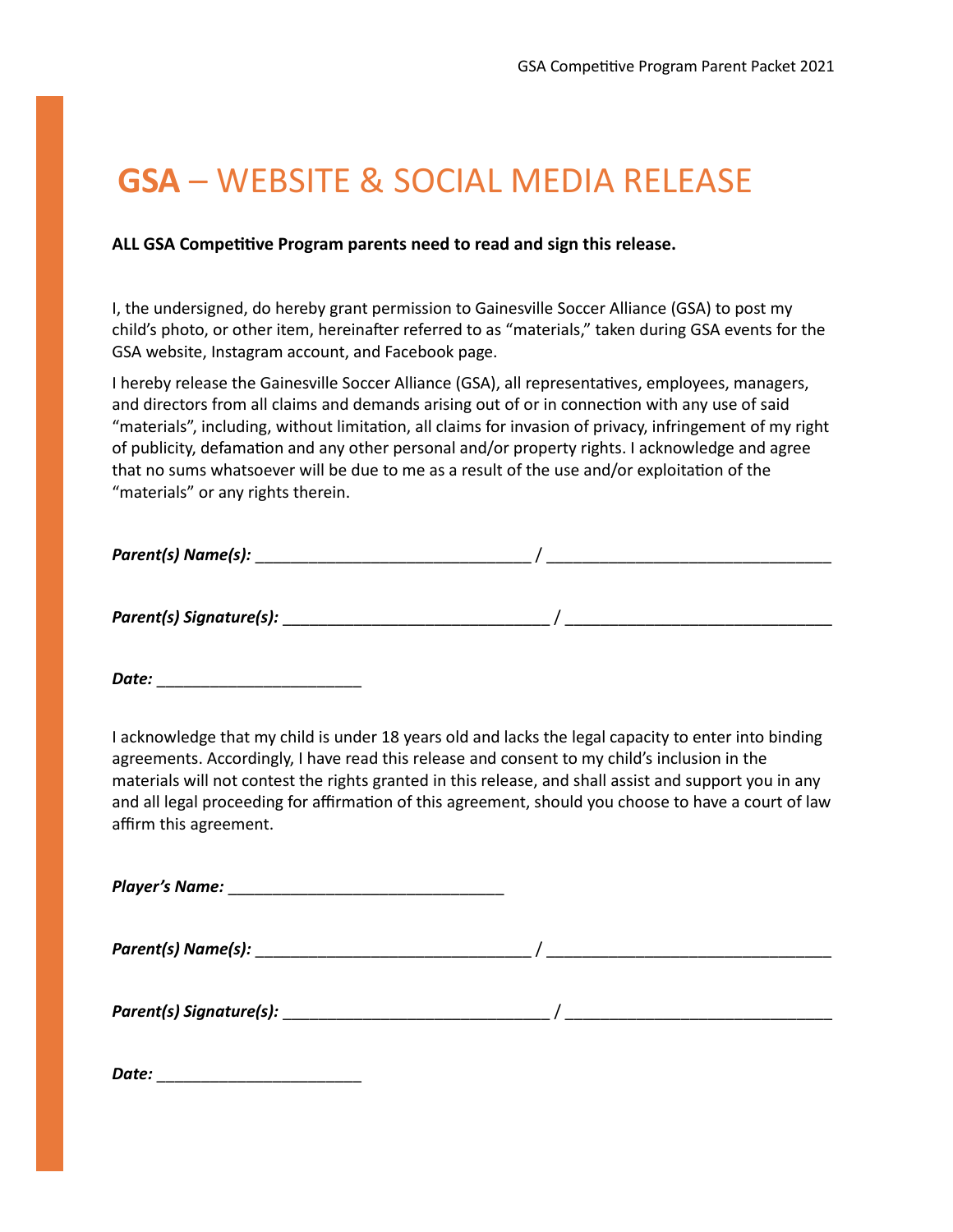## **GSA** – MEDICAL RELEASE FORM

## **PLAYER INFORMATION**

|                            | PARENT/GUARDIAN EMERGENCY CONTACT INFORMATION                                                                  |  |  |
|----------------------------|----------------------------------------------------------------------------------------------------------------|--|--|
|                            |                                                                                                                |  |  |
|                            |                                                                                                                |  |  |
|                            | IN AN EMERGENCY, WHEN PARENTS CANNOT BE REACHED, PLEASE CONTACT:                                               |  |  |
|                            |                                                                                                                |  |  |
|                            |                                                                                                                |  |  |
| <b>MEDICAL INFORMATION</b> |                                                                                                                |  |  |
|                            |                                                                                                                |  |  |
|                            |                                                                                                                |  |  |
|                            |                                                                                                                |  |  |
|                            | Medical and/or Hospital Insurance Company: ___________________________________Phone: _________________________ |  |  |
|                            |                                                                                                                |  |  |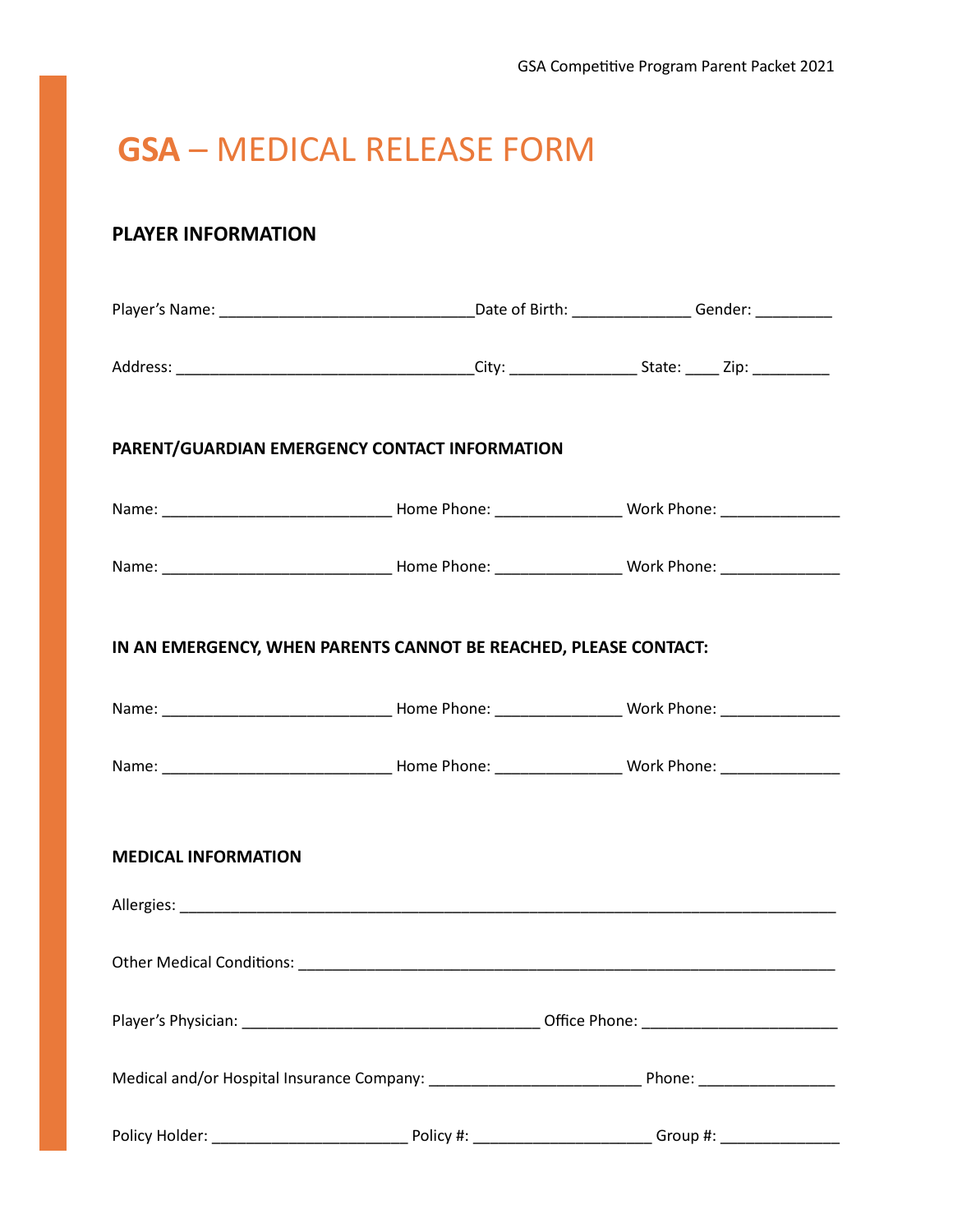Recognizing the possibility of injury or illness, and in consideration for Gainesville Soccer Alliance (GSA) and members of Gainesville Soccer Alliance (GSA) accepting my son/daughter as a player in the soccer programs and activities of Gainesville Soccer Alliance (GSA) and its members (the "Programs"), I consent to my son/daughter participating in the Programs. Further, I hereby release, discharge, and otherwise indemnify Gainesville Soccer Alliance (GSA), its member organizations and sponsors, their employees, associated personnel, and volunteers, including the owner of fields and facilities utilized for the Programs, against any claim by or on behalf of my player son/daughter as a result of my son's/daughter's participation in the Programs and/or being transported to or from the Programs.

My player son/daughter has received a physical examination by a licensed medical doctor and has been found physically capable of participating in the sport of soccer. I have provided written notice, which is submitted in conjunction with this release and attached hereto, setting forth any specific issue, condition, or ailment, in addition to what is specified above, that my child has or that may impact my child's participation in the Programs. I give my consent to have an athletic trainer and/or licensed medical doctor or dentist provide my son/daughter with medical assistance and/or treatment and agree to be financially responsible for the reasonable cost of any such assistance and/or treatment.

*Parent/Guardian Name:* \_\_\_\_\_\_\_\_\_\_\_\_\_\_\_\_\_\_\_\_\_\_\_\_\_\_\_\_\_\_\_\_\_\_\_\_\_\_\_\_\_\_\_\_\_\_\_\_\_\_\_\_\_\_\_\_\_\_\_

*Parent/Guardian Signature:* \_\_\_\_\_\_\_\_\_\_\_\_\_\_\_\_\_\_\_\_\_\_\_\_\_\_\_\_\_\_\_\_\_\_\_\_\_\_\_\_\_\_\_\_\_\_\_\_\_\_\_\_\_\_\_\_

*Date:* \_\_\_\_\_\_\_\_\_\_\_\_\_\_\_\_\_\_\_\_\_\_\_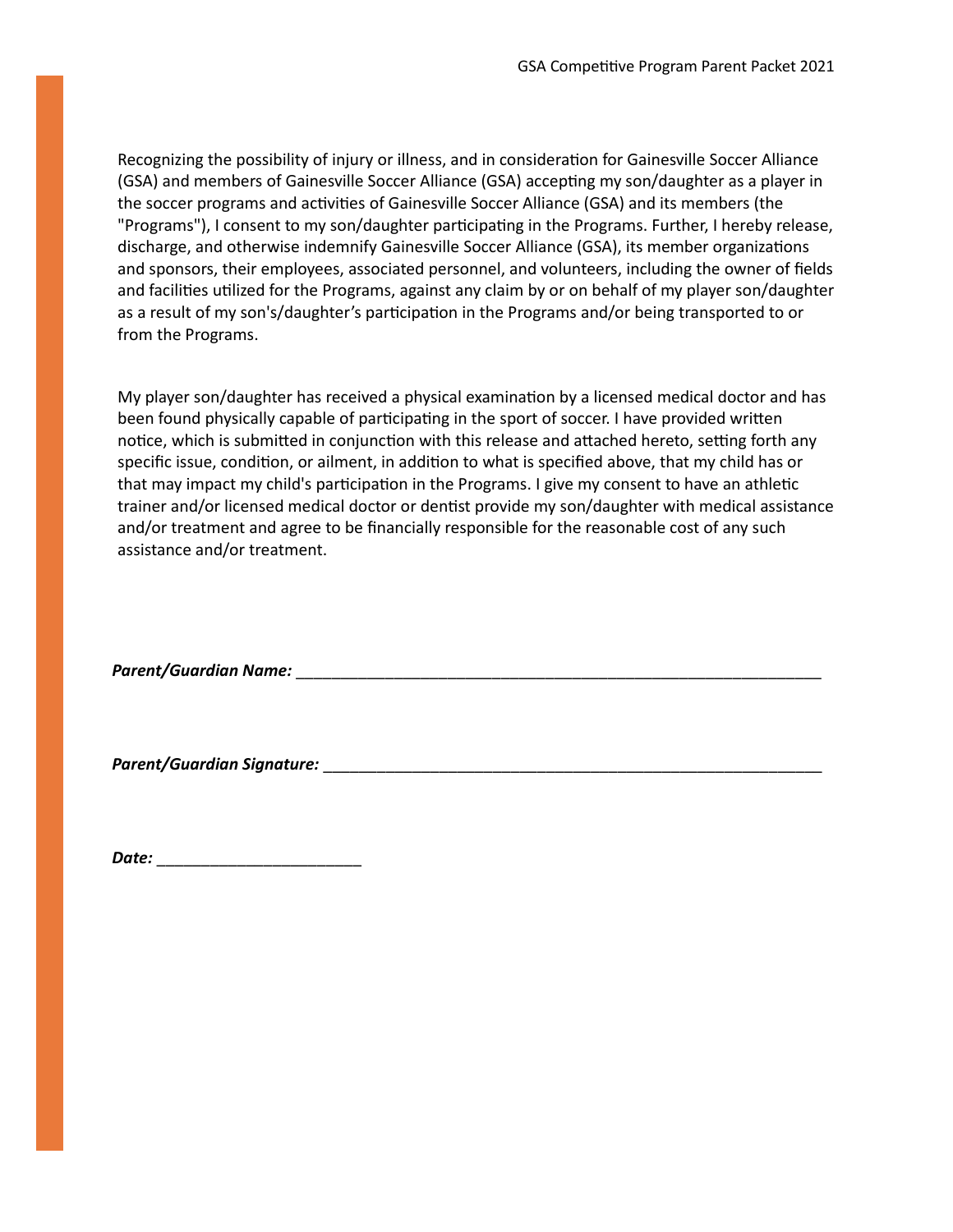# **GSA** – PLAYER/PARENT CODE OF ETHICS

### ALL GSA Competitive Program parents and players need to read, sign and adhere to this **agreement.**

#### **GSA Competitive Program Players Code:**

- I will practice and encourage good sportsmanship at all times.
- I will remember that soccer is an opportunity to learn and have fun.
- I deserve to play in an environment that is free of drugs, tobacco, and alcohol; and expect everyone to refrain from their use at all soccer games.
- I will do the best I can each day, remembering that all players have talents and weaknesses the same as I do.
- I will treat my coaches, other players and coaches, game officials, other administrators, and fans with respect at all times; regardless of race, sex, creed, or abilities, and I will expect to be treated accordingly.
- I will concentrate on playing soccer. Always giving my best effort.
- I will play by the rules at all times.
- I will at all times control my temper, resisting the temptation of retaliation.
- I will always exercise self-control.
- My conduct during competition towards play of the game and all officials shall be in accordance with appropriate behavior and in accordance with FIFA's "Laws of the Game."
- While traveling, I shall conduct myself so as to bring credit to myself and my team.
- I shall not possess, consume or distribute before, during or after any game or at any other time at the field and/or game complex alcohol, tobacco, illegal drugs or unauthorized prescription drugs.
- I will never use abusive or insulting language. I will treat everyone with dignity.
- At all times I will treat others with respect.
- At no time will I belittle, bully or purposefully cause harm.

#### **GSA Competitive Program Parents Code:**

- I will encourage good sportsmanship by demonstrating positive support for all players, coaches, game officials, and administrators at all times.
- I will place the emotional and physical well-being of all players ahead of any personal desire to win.
- I will support the coaches, officials, and administrators working with my child, in order to encourage a positive and enjoyable experience for all.
- I will remember that the game is for the players, not for the adults.